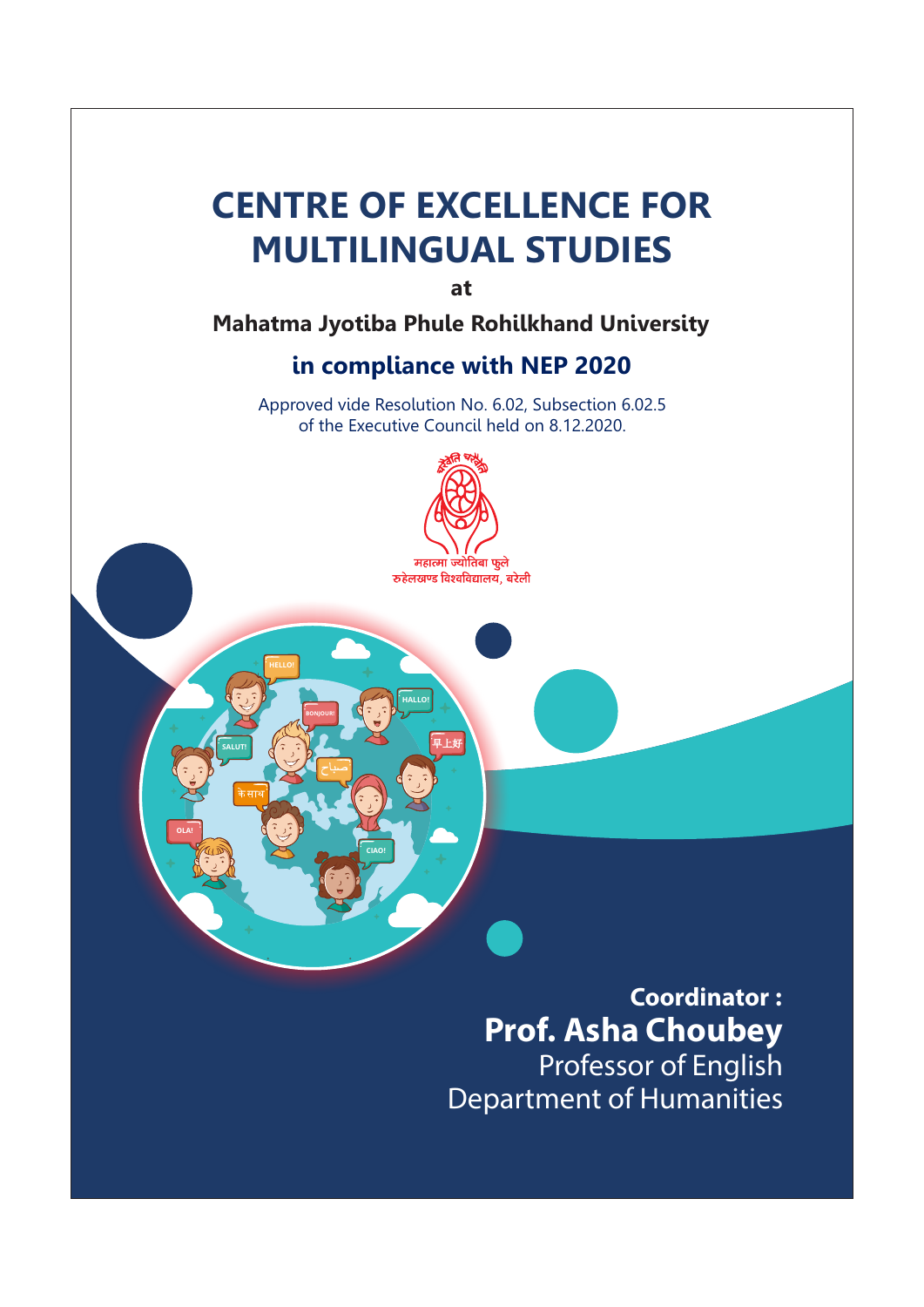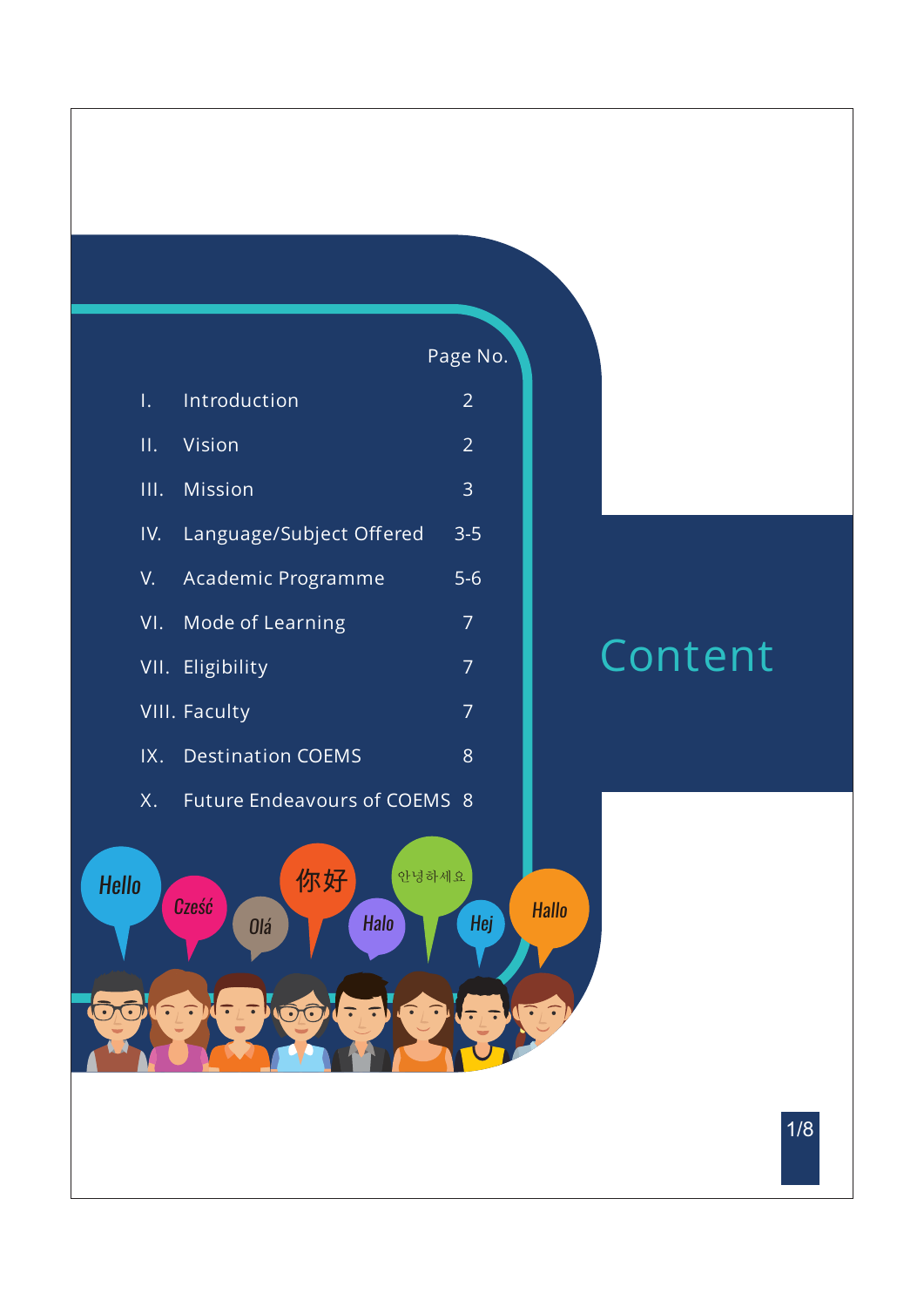# **INTRODUCTION**

If you wish to promote a culture, propagate its languages. As a nation we have always believed in **एकम सत विप्रा बहुधा वदन्ति**. NEP 2020 has now given a call to achieving this by arming our students with the ability to express their truth in different languages. The Centre of Excellence for Multilingual Studies (COEMS) at Mahatma Jyotiba Phule University is our response to NEP's call. Education post NEP 2020 has to be more prone to multilingual learning rather than using just Hindi or English as the medium of teaching. The world is becoming a small place and connection is the only key to survival.

## **VISION**

Multilingualism is the new normal. The Post Covid online world has opened up opportunities that we might fail to realize if we don't know multiple languages. Multilingual work force has its own advantages in terms of better trade relations and more successful exports. In order to foster global citizenship and a sustainable world, government and educators need to work together to develop a curricula to make multilingualism a reality. We aim to provide a platform to fulfil the linguistic ambitions of learners from diverse backgrounds and vastly different needs.

## **MISSION**

- To become a self-sustained centre for imparting value added and quality multilingual education.
- l To help the learners overcome linguistic barriers.
- To work towards stopping migration of our youth from the state by creating more job/learning opportunities, thereby controlling brain drain.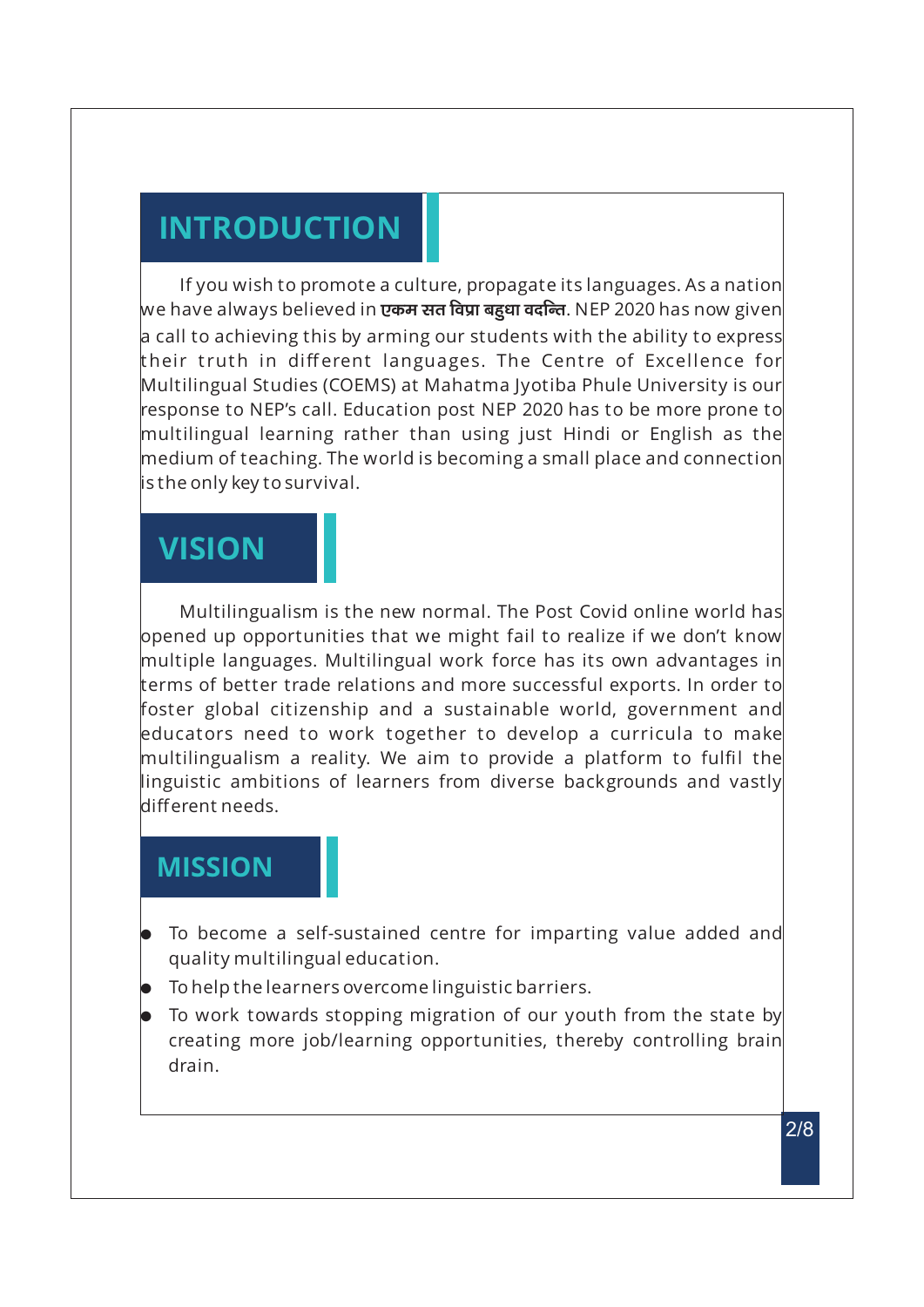- To enhance the employability of our students of B. Tech., MBA, Hotel Management, Bachelor of Pharmacy programmes, by imparting them working knowledge of foreign languages.
- **To make way for comparative studies of different languages/** literatures/ cultures.
- To provide better alternative choice to students who have passed their higher secondary examination.
- To tap all the multilingual opportunities that the Post-Covid world has opened up.

## **LANGUAGE/SUBJECT OFFERED**

### **1. Sanskrit**

Sanskrit is the life line of the spiritual consciousness of India. It is not merely a language. It is the life style of India. Enriched with Indian scriptures, Sanskrit gives the divine message of world peace and prosperity of mankind, hence its relevance for all times to come. Students of this subject can go ahead and find job opportunities in academic and administrative field in Indology and Sanskrit oriented Research Institutions, Teaching, Research, Manuscriptology, Translation, News reading, Religion, Jyotish, ICS, SCS etc.

### **2. Hindi**

Hindi has been a part of all Higher Education curricula in North as well as South India. Hindi has the largest base of speakers. For those who want to be successful in public life in India, Hindi gives unparalleled edge in terms of reach. Many states use Hindi for all official communications. Hindi has always been the spine of Indian culture; hence a department of Languages shall not be complete without a program in Hindi.

### **3. Urdu**

Urdu is a non-state language. The main objective of introducing Urdu as a subject would be to spread awareness about literary and cultural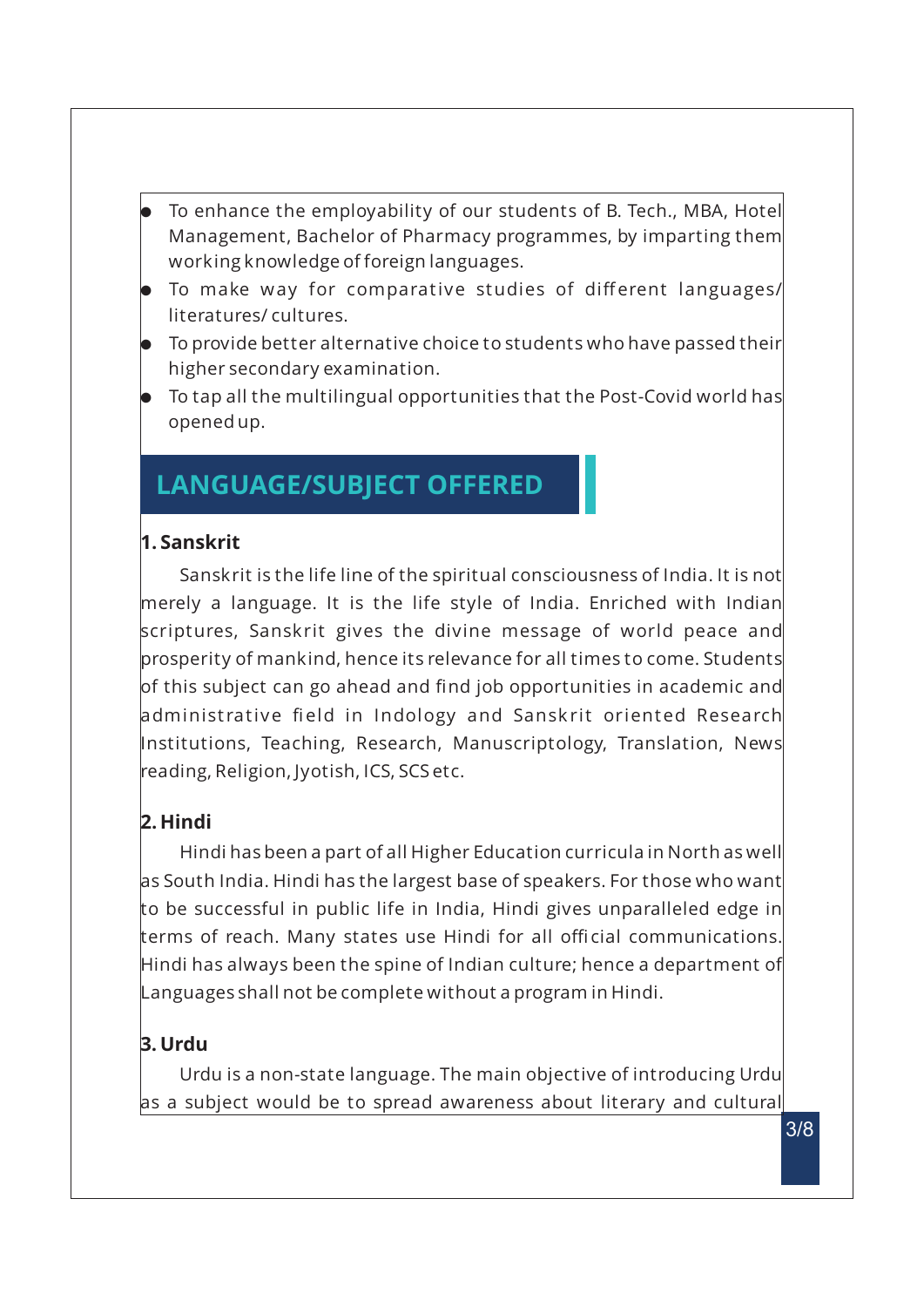importance and relevance of the Urdu culture, language and literature. It aims to promote the Urdu language as the language of knowledge, and Urdu literature as the literature of values especially human values that can withstand the buffeting forces of time.

#### **4. Pali**

Ancient India is known as the Buddhist India. However, unfortunately in due course with the loss of Buddhism, the rich Buddhist culture and literature was also lost. With its revival in recent times, it is imperative to revive the Buddhist literature from a culture viewpoint. The rich and varied Buddhist culture is preserved in Pali language, hence a programme in Pali Language will go a long way to prepare a conducive academic environment for the revival of the great Buddhist Literature.

#### **5. English**

English is the language that connects the East with the West. It enjoys a place of pride amongst all Indian Languages. A good command of English opens multiple opportunities for the youth in terms of employability as well as socialization. The University has a PG programme in English already running with much benefits for the students.

#### **6. Mandarin**

Mandarin is officially spoken in Taiwan, Myanmar, Singapore and in Northern part of China. Learning Mandarin shall certainly go a long way in enhancing the job- opportunities for the learners as well as it would improve global dominion and competitiveness to the learners. Hence, it is proposed to introduce the following courses in Mandarin .

#### **7. German**

German is a major language spoken in Central Europe. It is the most widely spoken official language in Germany, Austria, Switzerland, Italy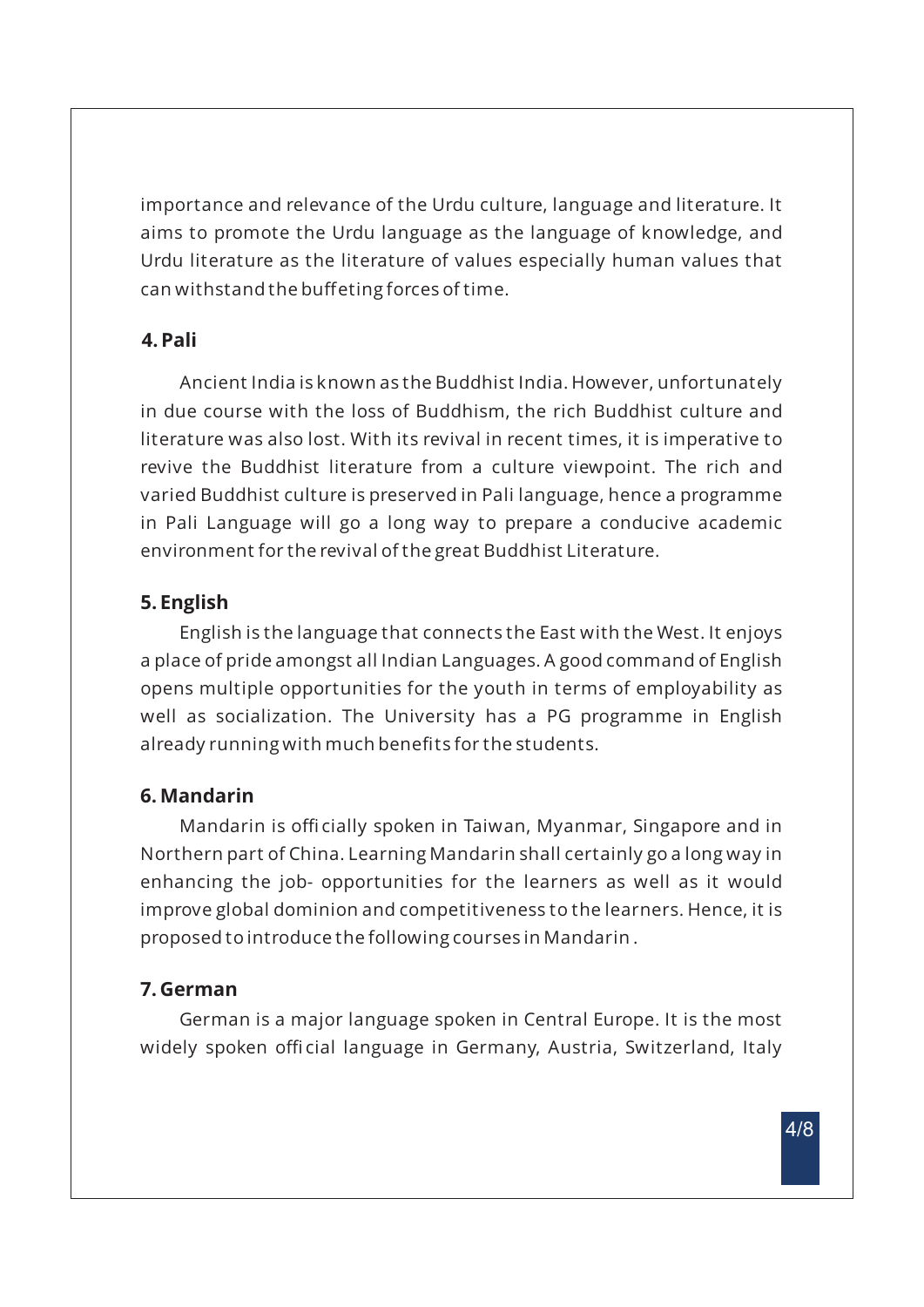and Belgium etc. In Germany it is imperative for professionals to acquire native level proficiency in German to get a job. Naturally courses in this language would attract a large number of students as it would give an edge over others who lack any knowledge of this language.

#### **8. French**

French is spoken in France, Corsica, Canada, Belgium, Switzerland and it is one of the most popular languages in Europe. It was the official language of Puducherry during French colonial settlement in India (1954). France is still one of the most favourite destinations of students moving for higher studies and for the professionals migrating abroad for better job prospects due to its open work culture. Hence, it is proposed to introduce a course in French that would help such students and professionals.

### **9. Spanish**

Earlier known as a European language today Spanish is the secondmost spoken native language after Mandarin Chinese and world's fourth most spoken language. It is the official language in 21 European countries. It is taught in most of the Indian Universities which run courses in foreign languages.

## **ACADEMIC PROGRAMMES**

COEMS will offer need-based hybrid and auxiliary courses for ongoing and new multidisciplinary programmes like undergraduate, graduate, diploma, PG diploma and certificate courses for foreign and national students/aspirants.

### **Degree Programme: 4 year**

● BA (Hon.) Functional Hindi

5/8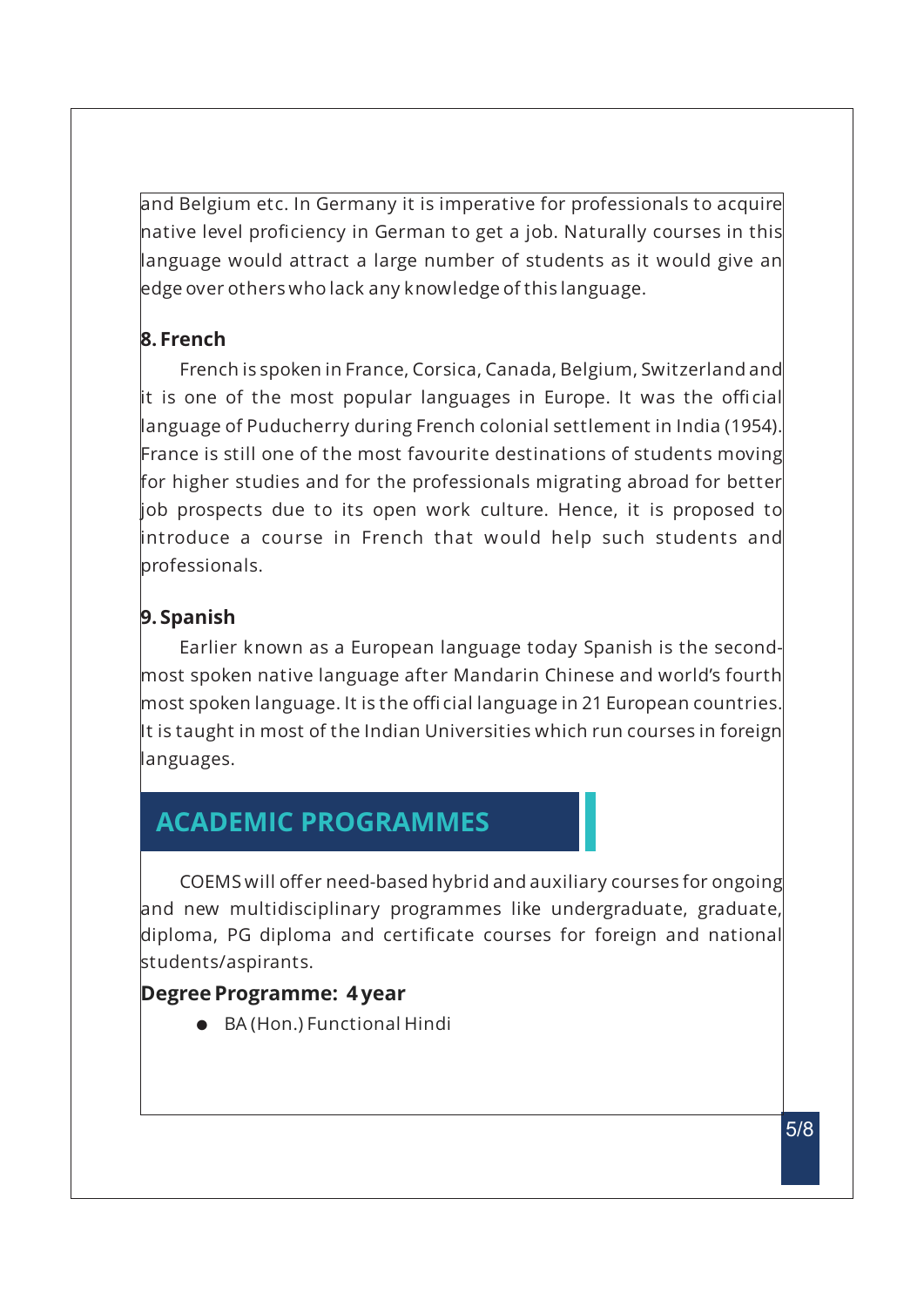### **Certificate Course: 6 months**

- $\bullet$  Certificate in Communication Skills
- **•** Certificate in English for Business

#### **Certificate course: I year**

- **•** Certificate of proficiency in Mandarin
- $\bullet$  Certificate of proficiency in German
- $\bullet$  Certificate of proficiency in Spanish
- **•** Certificate of proficiency in French
- **•** Certificate in translation Sanskrit-Hindi/ English
- **•** Certificate in translation English-Hindi
- **•** Certificate in translation English-Mandarin
- **•** Certificate in translation German-English
- **•** Certificate in translation German-English
- **•** Certificate in Interpreting Studies- Hindi; English; Spanish; German; Mandarin

### **One year Diploma: II Sem.**

- PG Diploma in Sanskrit for Computer Application
- **•** PG Diploma in Functional Sanskrit and Indology
- $\bullet$  Diploma in Yoga Vijnan
- PG Diploma in Urdu Journalism
- **.** Diploma in Pali Language and Buddhist Culture
- $\bullet$  Diploma in Pali Language and the Teaching of Buddha
- PG Diploma in Interpreting Studies

6/8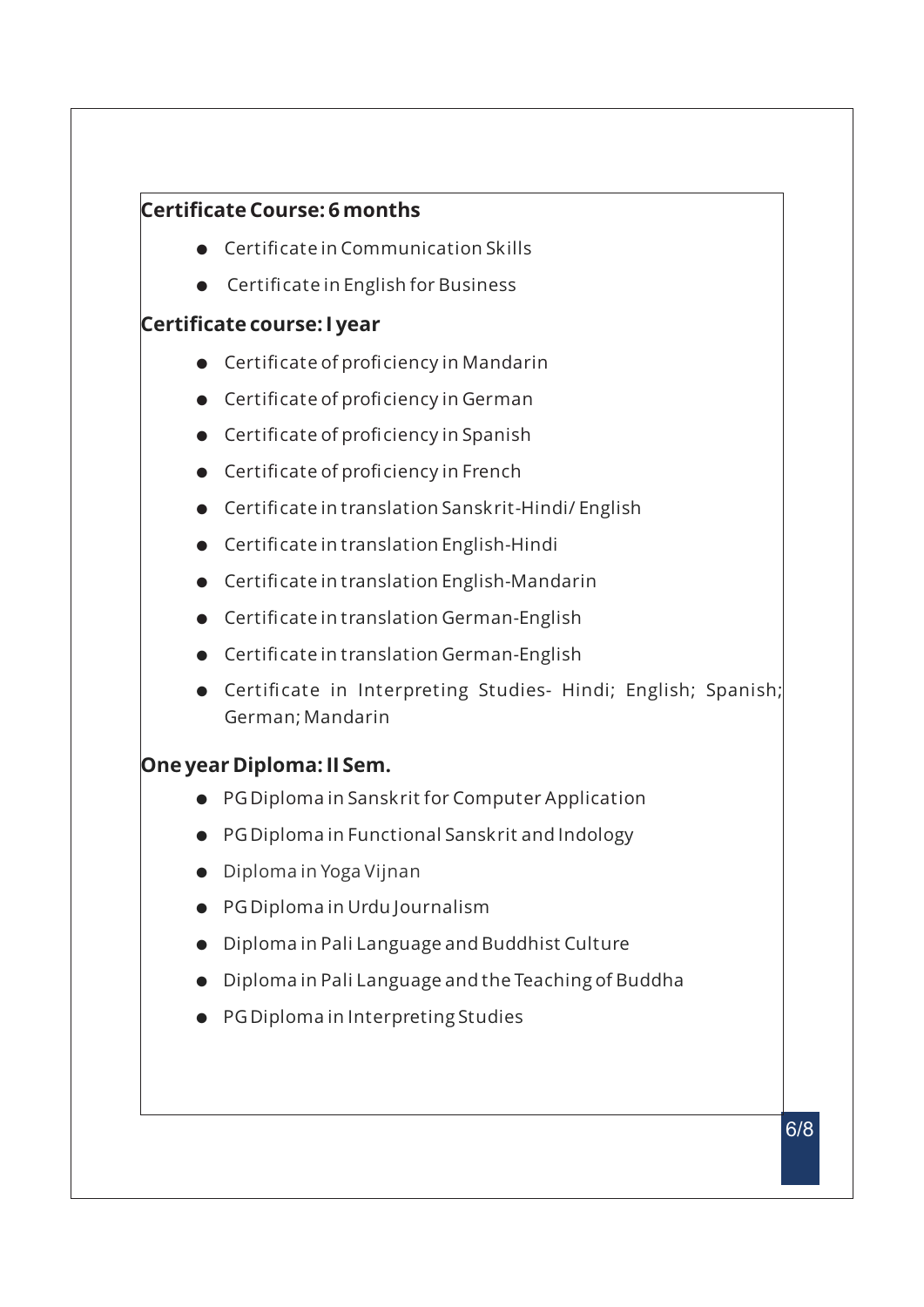# **MODE OF LEARNING**

These courses will be taught in both online and onsite mode as deemed right by the course designers.

## **ELIGIBILITY**

Admission to the Certificate/Diploma/PG Diploma/Degree courses shall be granted on merit basis. Merit shall be decide on the basis of marks obtained in the qualifying examinations.

#### **Qualifying Examination/s :**

- 10+2 classes or its equivalent.
- l Graduation in any discipline.
- **Post Graduation in any discipline.**

#### **Duration of Course :**

Six months/One Year/Two Year/Four Year

#### **Medium of instruction : English**

The academic session will follow the pattern as well as syllabus as decided by the BoS and approved by the academic council.

## **FACULTY**

Highly qualified, experienced Faculty has been engaged for teaching. An MoU with the Taiwan Cultural Centre is in progress and they have agreed to provide trained faculty and support with course designing for Mandarin. Goethe Institute, Max Mueller Bhavan is providing the curriculum and help in recruiting a certified teacher for German. We are also collaborating with French and Spanish Embassy.

At this rapidly changing time, each new day brings new challenges and opportunities and one has to become fully equipped to counter these situations and to reap the benefit of the opportunities. To cope with the Globalization as and when, it is felt that new courses in some different languages have become more attractive and beneficial from the point of view of students, industry and job-market, the University will take further steps to introduce the languages/ programmes that shall be viable as also profitable.